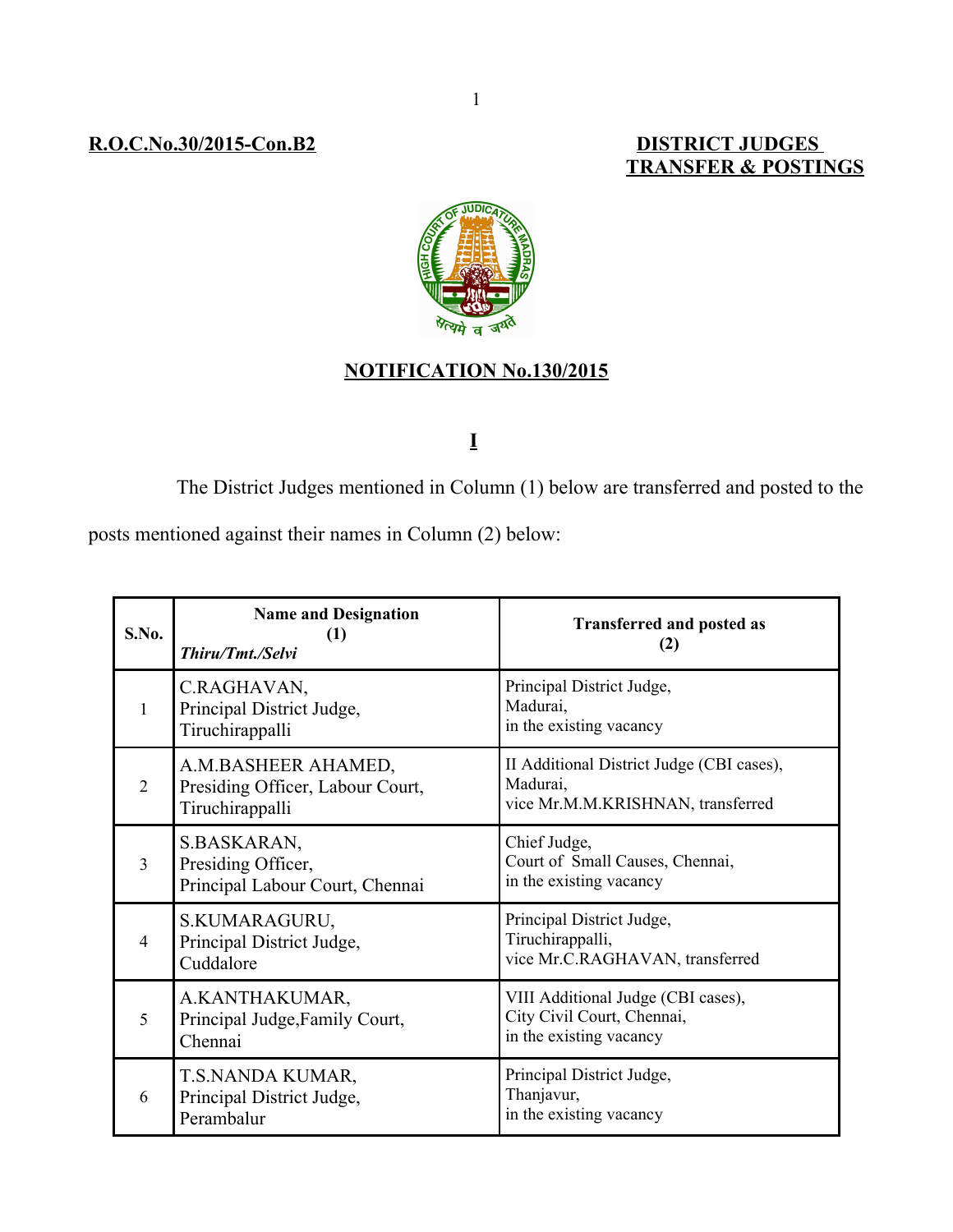| $\tau$ | A.NAZEEMA BANU,<br>II Additional District Judge,<br>Salem                                                  | Principal District Judge,<br>Perambalur,<br>vice Mr.T.S.NANDA KUMAR, transferred                                                               |
|--------|------------------------------------------------------------------------------------------------------------|------------------------------------------------------------------------------------------------------------------------------------------------|
| 8      | S.SUBADEVI,<br>I Additional District Judge,<br>Cuddalore                                                   | Principal District Judge,<br>Dharmapuri,<br>vice Mr.R.SELVAKUMAR, transferred                                                                  |
| 9      | R.POORNIMA,<br>I Additional District Judge (PCR),<br>Tiruchirappalli                                       | Principal District Judge,<br>Dindigul,<br>in the existing vacancy                                                                              |
| 10     | P.DHANABAL,<br>I Additional District Judge,<br>Tirunelveli                                                 | Principal District Judge,<br>Cuddalore,<br>vice Mr.S.KUMARAGURU, transferred                                                                   |
| 11     | M.D.SUMATHI,<br>Sessions Judge,<br>Magalir Neethimandram,<br>(Fast Track Mahila Court), Theni              | Principal District Judge,<br>Ramanathapuram,<br>vice Mr.T.PONPRAKASH, transferred                                                              |
| 12     | A.K.A.RAHMAAN,<br>Special District Judge,<br>Special District Court to deal with MCOP<br>Cases, Dharmapuri | Principal District Judge,<br>Ariyalur,<br>vice Ms.T.KRISHNAVALLI, transferred                                                                  |
| 13     | K.H.ELAVAZHAGAN,.<br>I Additional District Judge,<br>Madurai                                               | Principal District Judge,<br>Theni,<br>vice Mr.V.SIVAGNANAM, transferred                                                                       |
| 14     | P.RAJAMANICKAM,<br>Principal District Judge,<br>Chengalpattu                                               | I Additional Judge (TADA),<br>City Civil Court,<br>Chennai,<br>in the existing vacancy                                                         |
| 15     | T.KRISHNAVALLI,<br>Principal District Judge,<br>Ariyalur                                                   | Chairman,<br>Permanent Lok Adalat, Madurai,<br>(newly sanctioned post,<br>vide G.O.Ms.No.366, Home (Courts-IV)<br>Department, dated 16.5.2014) |
| 16     | A.ZAKIR HUSSAIN,<br>District Judge,<br>Tiruvarur                                                           | <b>Additional Chief Metropolitan Magistrate</b><br>(E.O.I), Egmore, Chennai in the existing<br>vacancy                                         |
| 17     | R.SELVAKUMAR,<br>Principal District Judge,<br>Dharmapuri                                                   | Principal District Judge, Kancheepuram @<br>Chengalpattu.<br>vice Mr.P.RAJAMANICKAM, transferred                                               |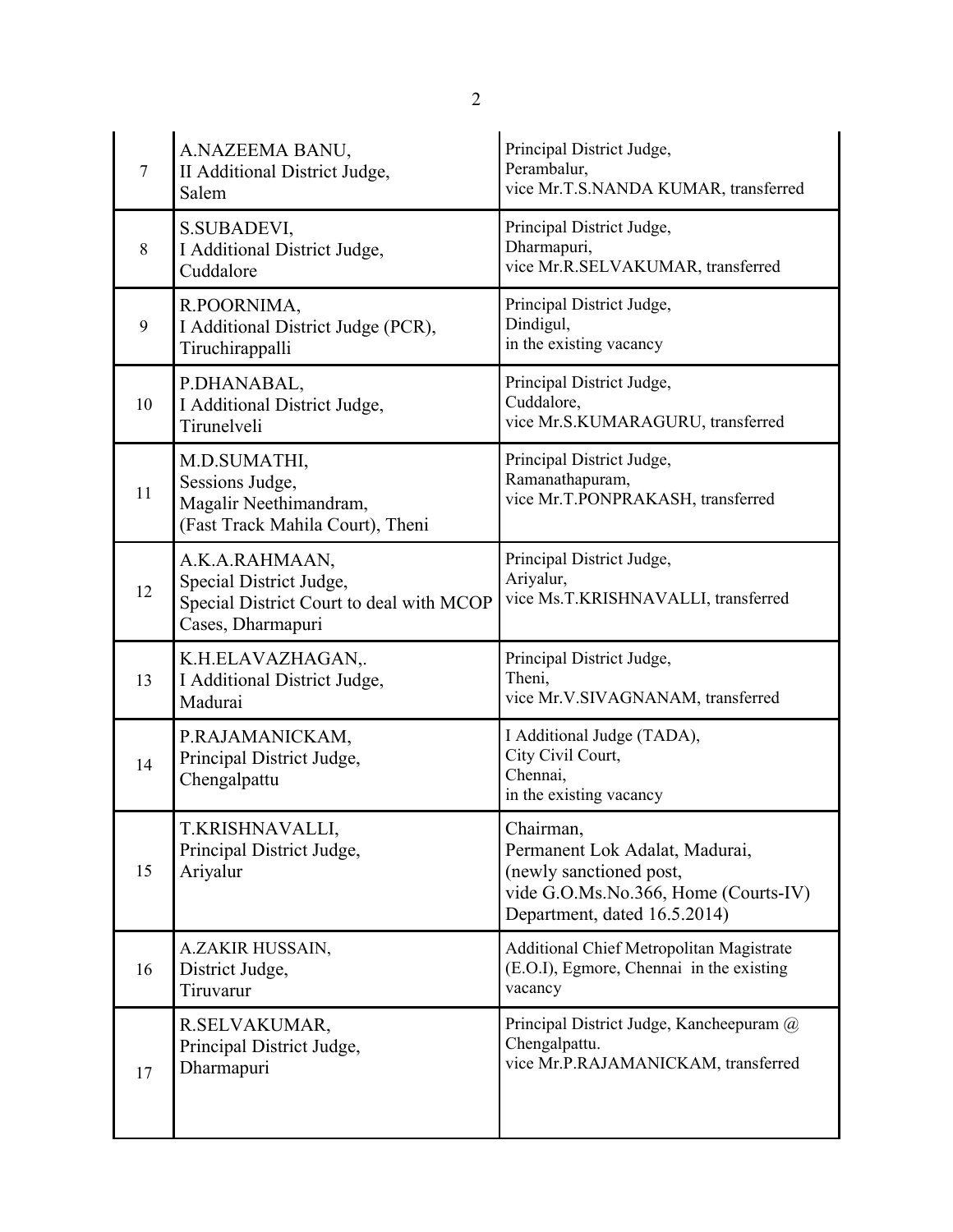| 18 | V.SIVAGNANAM,<br>Principal District Judge,<br>Theni                                                        | District Judge,<br>Tiruvarur,<br>vice Mr.A.ZAKIR HUSSAIN, transferred                                                                        |
|----|------------------------------------------------------------------------------------------------------------|----------------------------------------------------------------------------------------------------------------------------------------------|
| 19 | M.SREENIVASAN,<br>Registrar (Admn),<br>Madurai Bench of Madras High Court,<br>Madurai                      | Sessions Judge,<br>Sessions Court for trial of Bomb Blast cases,<br>Coimbatore,<br>in the existing vacancy                                   |
| 20 | S.KANNAMMAL,<br>XII Additional Judge (CBI cases),<br>City Civil Court,<br>Chennai                          | IX Additional Judge (CBI cases),<br>City Civil Court, Chennai,<br>vice Mr.G.SARAVANAN, transferred                                           |
| 21 | M.P.SUBRAMANIAM,<br>Sessions Judge,<br>Magalir Neethimandram,<br>Coimbatore                                | Chairman,<br>Permanent Lok Adalat, Salem,<br>(newly sanctioned post,<br>vide G.O.Ms.No.366, Home (Courts-IV)<br>Department, dated 16.5.2014) |
| 22 | S.SATHIKUMAR,<br>Special District Judge,<br>Special District Court to Deal with<br>MCOP cases, Krishnagiri | District Judge,<br>Kanniyakumari @ Nagercoil,<br>vice Mr.G.CHANDRASEKARAN, transferred                                                       |
| 23 | V.CHARUHASINI,<br>I Additional Principal Judge,<br>Family Court, Chennai                                   | II Additional Judge,<br>City Civil Court, Chennai,<br>in the existing vacancy                                                                |
| 24 | S.ARUL MURUGAN,<br>IV Additional Judge,<br>City Civil Court,<br>Chennai                                    | III Additional Judge,<br>City Civil Court, Chennai,<br>vice Ms.A.KAYALVIZHI, transferred                                                     |
| 25 | M.SHANTHI,<br>VI Additional Judge<br>City Civil Court, Chennai,                                            | <b>IV</b> Additional Judge<br>City Civil Court, Chennai,<br>vice Mr.S.ARUL MURUGAN, transferred                                              |
| 26 | J.A.KOKILA,<br>VII Additional Judge,<br>City Civil Court, Chennai,                                         | VI Additional Judge,<br>City Civil Court, Chennai,,<br>vice Ms.M.SHANTHI, transferred                                                        |
| 27 | K.DHANASEKARAN,<br>XV Additional Judge,<br>City Civil Court, Chennai,                                      | VII Additional Judge,<br>City Civil Court, Chennai,<br>vice Ms.J.A.KOKILA, transferred                                                       |
| 28 | P.CHANDRASEHARAN,<br>XVI Additional Judge,<br>City Civil Court, Chennai,                                   | X Additional Judge,<br>City Civil Court, Chennai,<br>in the existing vacancy                                                                 |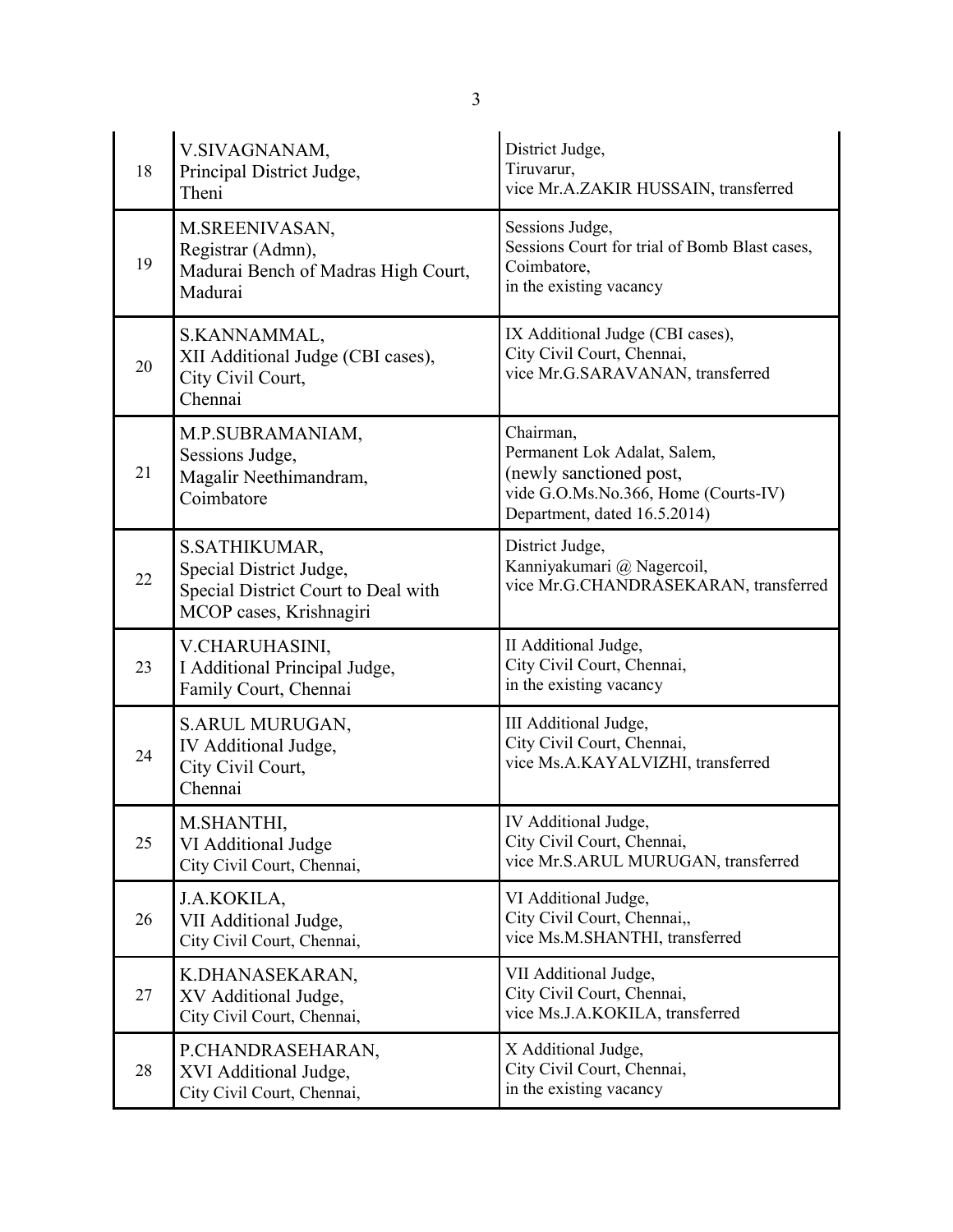| 29 | G.VIJAYALAKSHMI,<br>XVII Additional Judge,<br>City Civil Court, Chennai,                           | XV Additional Judge,<br>City Civil Court, Chennai,<br>vice Mr.K.DHANASEKARAN, transferred                                                    |
|----|----------------------------------------------------------------------------------------------------|----------------------------------------------------------------------------------------------------------------------------------------------|
| 30 | <b>J.MAVIS DEEPIKA</b><br>SUNDARAVADHANA,<br>XVIII Additional Judge,<br>City Civil Court, Chennai, | XVI Additional Judge,<br>City Civil Court, Chennai,<br>vice Mr.P.CHANDRASEHARAN, transferred                                                 |
| 31 | M.GOMATHINAYAGAM<br>Presiding Officer,<br>III Additional Labour Court,<br>Chennai                  | XVII Additional Judge,<br>City Civil Court, Chennai,<br>vice Ms.G.VIJAYALAKSHMI, transferred                                                 |
| 32 | R.KALAIMATHI,<br>II Additional Principal Judge,<br>Family Court,<br>Chennai                        | Sessions Judge,<br>Magalir Neethimandram,<br>Chennai,<br>vice Ms.MEENA SATHEESH, transferred                                                 |
| 33 | S.SRINIVASAN,<br>Registrar (Judicial),<br>Madurai Bench of Madras High Court,<br>Madurai           | VI Additional District Judge,<br>Madurai,<br>vice Ms.S.SAMEENA, transferred                                                                  |
| 34 | S.SAMEENA,<br>VI Additional District Judge,<br>Madurai                                             | V Additional District Judge,<br>Madurai,<br>vice Mr.C.SANJAI BABA, transferred                                                               |
| 35 | C.SANJAI BABA,<br>V Additional District Judge,<br>Madurai                                          | IV Additional District Judge,<br>Madurai,<br>vice Ms.DEEPTHI ARIVUNITHI, transferred                                                         |
| 36 | DEEPTHI ARIVUNITHI,<br>IV Additional District Judge,<br>Madurai                                    | I Additional District Judge,<br>Madurai,<br>vice Mr.K.H.ELAVAZHAGAN, transferred                                                             |
| 37 | M.MARIYAYEE,<br>Sessions Judge,<br>Magalir Needhimandram,<br>Salem                                 | Additional District Judge and Presiding<br>Officer,<br>Special Court under EC Act,<br>Salem,<br>vice Mr.K.RAJASEKAR, transferred             |
| 38 | N.PALANISAMY,<br>II Additonal District Judge,<br>Erode                                             | Chairman,<br>Permanent Lok Adalat, Erode,<br>(newly sanctioned post,<br>vide G.O.Ms.No.366, Home (Courts-IV)<br>Department, dated 16.5.2014) |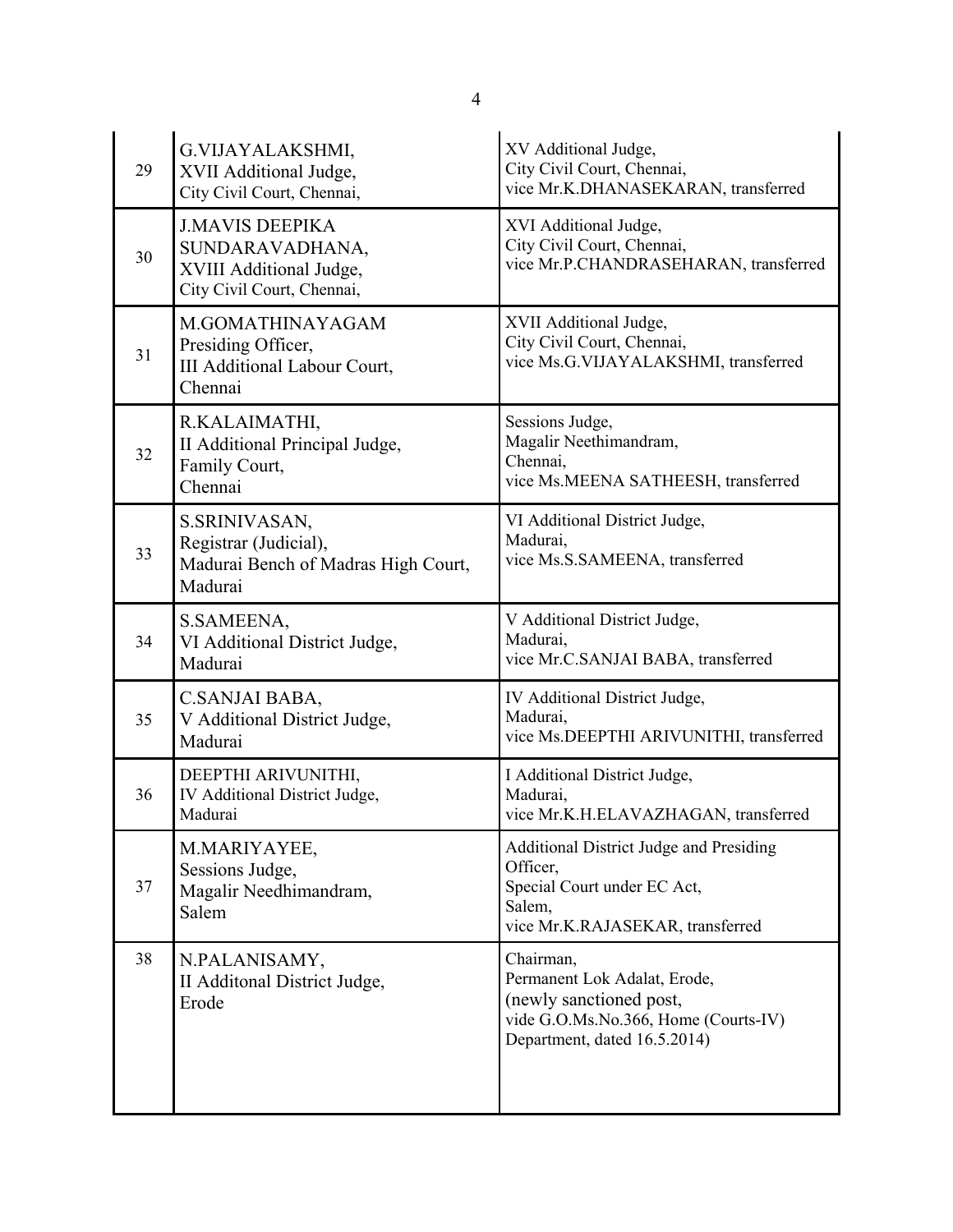| 39  | S.MOHANAKUMARI,<br>Additional District Judge,<br>Chengalpattu                                             | Chairman,<br>Permanent Lok Adalat, Kancheepuram @<br>Chengalpattu<br>(newly sanctioned post,<br>vide G.O.Ms.No.366, Home (Courts-IV)<br>Department, dated 16.5.2014) |
|-----|-----------------------------------------------------------------------------------------------------------|----------------------------------------------------------------------------------------------------------------------------------------------------------------------|
| 40  | V.SOFANA DEVI,<br>XIV Additional Judge (CBI cases),<br>Chennai                                            | XII Additional Judge (CBI cases),<br>City Civil Court, Chennai, in the existing<br>vacancy                                                                           |
| 41  | A.P.BALACHANDRAN,<br>Sessions Judge,<br>Magalir Neethimandram<br>(Fast Track Mahila Court),<br>Tiruvallur | Chairman,<br>Permanent Lok Adalat, Tiruvallur,<br>(newly sanctioned post,<br>vide G.O.Ms.No.366, Home (Courts-IV)<br>Department, dated 16.5.2014)                    |
| 42  | K.VENKATASAMY,<br>XIII Additional Judge (CBI cases),<br>Chennai                                           | XI Additional Judge<br>(CBI cases relating to Banks & Financial<br>Institutions), City Civil Court, Chennai<br>in the existing vacancy                               |
| 43  | <b>R.GURUMURTHY</b><br>Judge, Family Court,<br>Uthagamandalam                                             | I Additional District Judge (PCR),<br>Tiruchirappalli,<br>vice Ms.R.POORNIMA, transferred                                                                            |
| 44  | M.SAISARAVANAN,<br>Judge, Family Court,<br>Dindigul                                                       | Additional District Judge,<br>Dindigul,<br>vice Mr.N.SIVAKUMAR, transferred                                                                                          |
| 45  | R.RAVINDRAN,<br>II Additional District Judge,<br>Thoothukudi                                              | I Additional District Judge, Thoothukudi,<br>in the existing vacancy                                                                                                 |
| 46  | G.THANENDRAN,<br>IV Additional District Judge,<br>Tirunelveli                                             | III Additional District Judge,<br>Tirunelveli,<br>vice Mr.N.MUTHUKRISHNAN, transferred                                                                               |
| 47. | N.MUTHUKRISHNAN,<br><b>III Additional District Judge</b><br>Tirunelveli                                   | I Additional District Judge,<br>Tirunelveli,<br>vice Mr.P.DHANABAL, transferred                                                                                      |
| 48  | M.N.SENTHIL KUMAR,<br>V Additional District Judge,<br>Coimbatore                                          | IV Additional District Judge,<br>Coimbatore,<br>vice Ms.G.VIJAYA, transferred                                                                                        |
| 49  | G.VIJAYA,<br>IV Additional District Judge,<br>Coimbatore                                                  | III Additional District Judge,<br>Coimbatore,<br>vice Mr.B.KARTHIKEYAN, transferred                                                                                  |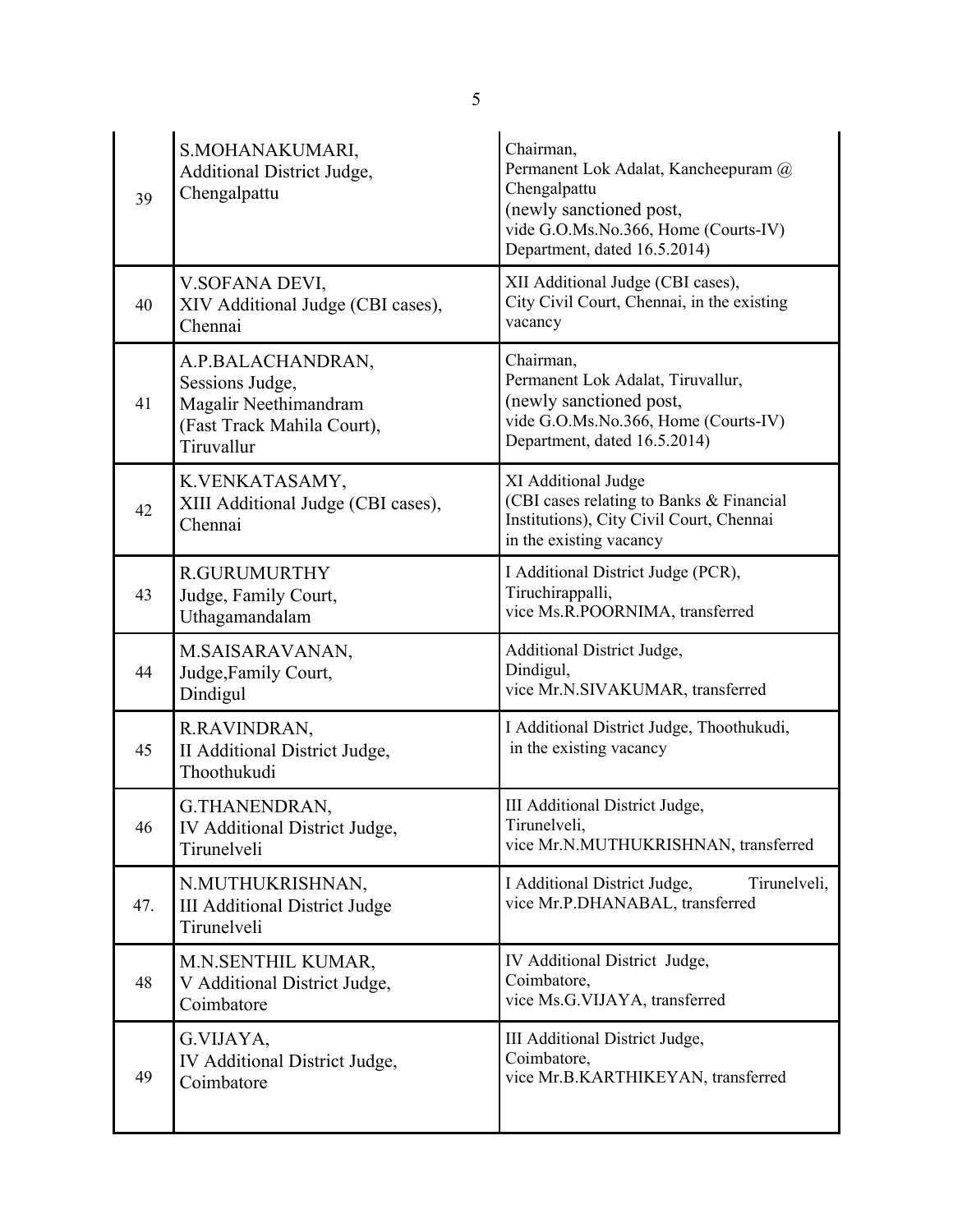| 50 | <b>B.KARTHIKEYAN,</b><br>III Additional District Judge,<br>Coimbatore | I Additional District Judge,<br>Coimbatore,<br>vice Mr.R.SAKTHIVEL, transferred |
|----|-----------------------------------------------------------------------|---------------------------------------------------------------------------------|
| 51 | <b>M.RAVINDRAN</b><br>III Additional District Judge,<br>Salem         | II Additional District Judge,<br>Salem,<br>vice Ms.A.NAZEEMA BANU, transferred  |

**II** The Hon'ble The Chief Justice is pleased to make the following appointments in the Madurai Bench of Madras High Court, Madurai:

Mr.M.M.Krishnan, II Additional District Judge (CBI Cases), Madurai, is transferred and posted on Other Duty as Registrar (Administration), Madurai Bench of Madras High Court, Madurai, vice Mr.M.Sreenivasan, transferred.

Mr.G.Ilangovan, Judge, Family Court, Erode, is transferred and posted on Other Duty as Registrar (Judicial), Madurai Bench of Madras High Court, Madurai, vice Mr.S.Srinivasan, transferred.

#### **III**

The Senior Civil Judges mentioned in Column (1) below, who have been promoted as District Judge (Entry Level) on *ad hoc* basis*,* in the Tamil Nadu State Judicial Service, under 65% quota, vide G.O.(D).No.225, Public (Special-A) Department, dated 11.6.2015, are posted to the posts mentioned against their names in Column (2) below: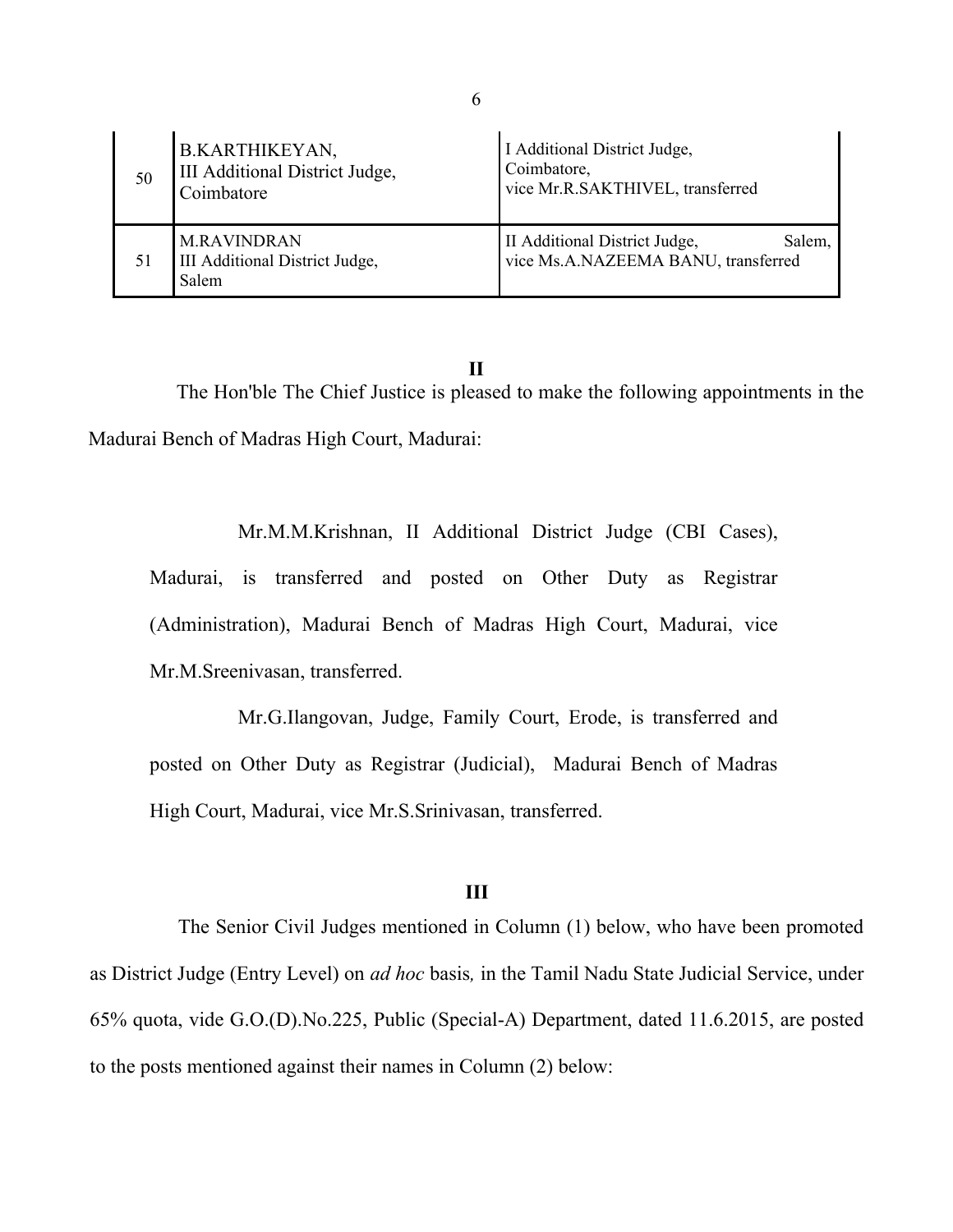| S.No.          | <b>Name and Designation</b><br>(1)<br>Thiru/Tmt./Selvi           | On promotion as District Judge (Entry<br>Level) on <i>adhoc basis</i> , posted as<br>(2)                                           |
|----------------|------------------------------------------------------------------|------------------------------------------------------------------------------------------------------------------------------------|
| 1              | T.JEYARAAJAN,<br>Chief Judicial Magistrate,<br>Ramanathapuram    | II Additional District Judge,<br>Thoothukudi,<br>vice Mr. R.RAVINDRAN, transferred                                                 |
| $\overline{2}$ | S.JAWAHAR,<br>Chief Judicial Magistrate,<br>Chengalpattu         | XIII Additional Judge (CBI cases),<br>City Civil Court, Chennai,<br>vice Mr.K.VENKATASAMY, transferred                             |
| 3              | A.BALKIS,<br>I Assistant Judge,<br>Chennai                       | Sessions Judge,<br>Sessions Court for trial of cases relating to<br>Communal Clashes,<br>Madurai,<br>in the existing vacancy       |
| $\overline{4}$ | A.MURUGAN,<br>Chief Metropolitan Magistrate,<br>Egmore, Chennai. | III Additional District Judge,<br>Vellore @ Tirupathur,<br>vice Mr.N.DHARMAN, transferred                                          |
| 5              | <b>K.SEETHARAMAN</b><br>Sub Judge,<br>Rasipuram                  | Special District Judge,<br>Special District Court to deal with MCOP<br>Cases,<br>Dharmapuri,<br>vice Mr.A.K.A.RAHMAAN, transferred |
| 6              | G.RAJA,<br>Chief Judicial Magistrate,<br>Namakkal                | Sessions Judge, Magalir Neethimandram,<br>Coimbatore,<br>vice Mr. M.P.SUBRAMANIAM, transferred                                     |
|                | M.P.RAM,<br>Chief Judicial Magistrate,<br>Tiruvarur              | Sessions Judge,<br>Magalir Neethimandram<br>(Fast<br>Tract Mahila Court),<br>Ramanathapuram,<br>in the existing vacancy            |
| 8              | S.NATARAJAN,<br>Master,<br>High Court, Madras.                   | I Additional District Judge,<br>Vellore,<br>vice Ms.A.D.MARIA CLETE, transferred                                                   |
| 9              | K.LAKSHMIKANTHAM,<br>Chief Judicial Magistrate,<br>Krishnagiri   | XVIII Additional Judge,<br>City Civil Court, Chennai,<br>vice Ms.J.MAVIS DEEPIKA<br>SUNDARAVADHANA, transferred                    |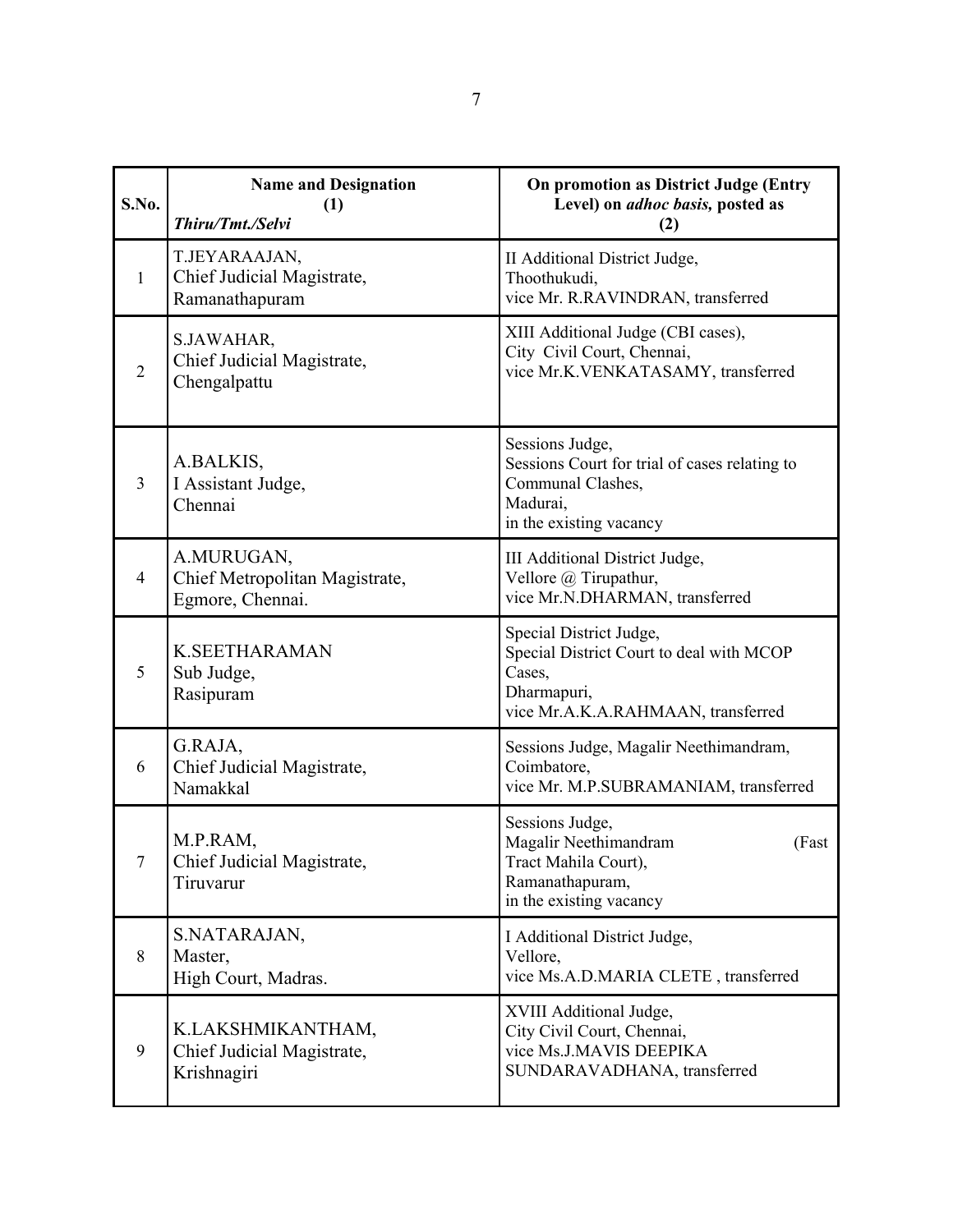| 10 | N.MURALIDHARAN,<br>Chief Judicial Magistrate,<br>Coimbatore              | II Additional District Judge (CBI cases),<br>Coimbatore, vice Mr.G.SENDIL KUMAR,<br>transferred                   |
|----|--------------------------------------------------------------------------|-------------------------------------------------------------------------------------------------------------------|
| 11 | Y.GLADSTONE BLESSED TAGORE,<br>Chief Judicial Magistrate,<br>Thoothukudi | IV Additional District Judge,<br>Tirunelveli,<br>vice Mr.G.THANENDRAN, transferred                                |
| 12 | V.V.THANIYARASSU,<br>Chief Judicial Magistrate,<br>Pudukkottai           | Sessions Judge,<br>Magalir Neethimandram<br>(Fast Track Mahila Court), Theni,<br>vice Ms.M.D.SUMATHI, transferred |
| 13 | K.ARIVOLI,<br>Chief Judicial Magistrate,<br>Tiruvannamalai               | I Additional District Judge,<br>Cuddalore,<br>vice Ms.S.SUBADEVI, transferred                                     |
| 14 | S.SIVAKADATCHAM,<br>Chief Judicial Magistrate,<br>Vellore                | Additional District Judge,<br>Ramanathapuram,<br>in the existing vacancy                                          |
| 15 | S.MEENAKUMARI,<br>III Judge, Court of Small Causes,<br>Chennai           | XIV Additional Judge (CBI cases),<br>City Civil Court, Chennai,<br>vice Ms.V.SOFANA DEVI, transferred             |
| 16 | N.VIJAYAKANTH,<br>Sub Judge,<br>Kallakurichi                             | Sessions Judge,<br>Mahila Court,<br>Perambalur,<br>in the existing vacancy                                        |
| 17 | A.MOHAMED JIYAPUTHEEN,<br>Chief Judicial Magistrate,<br>Karur            | II Additional District Judge,<br>Tiruppur,<br>vice Ms.V.THILAHAM, transferred                                     |
| 18 | A.LEYAHATH ALI,<br>Chief Judicial Magistrate,<br>Theni                   | Sessions Judge,<br>Mahila Court,<br>Pudukkottai,<br>in the existing vacancy                                       |
| 19 | P.BENJAMIN JOSEPH,<br>II Assistant Judge, City Civil Court,<br>Chennai   | XIX Additional Judge,<br>City Civil Court, Chennai,<br>in the existing vacancy                                    |
| 20 | G.KALAVATHI,<br>Principal Sub Judge,<br>Coimbatore                       | III Additional District Judge,<br>Erode @ Gobichettipalayam,<br>in the existing vacancy                           |
| 21 | P.JAYARAJ,<br>Chief Judicial Magistrate,<br>Cuddalore                    | Sessions Judge,<br>Magalir Neethimandram (Fast Track Mahila<br>Court), Sivagangai,<br>in the existing vacancy     |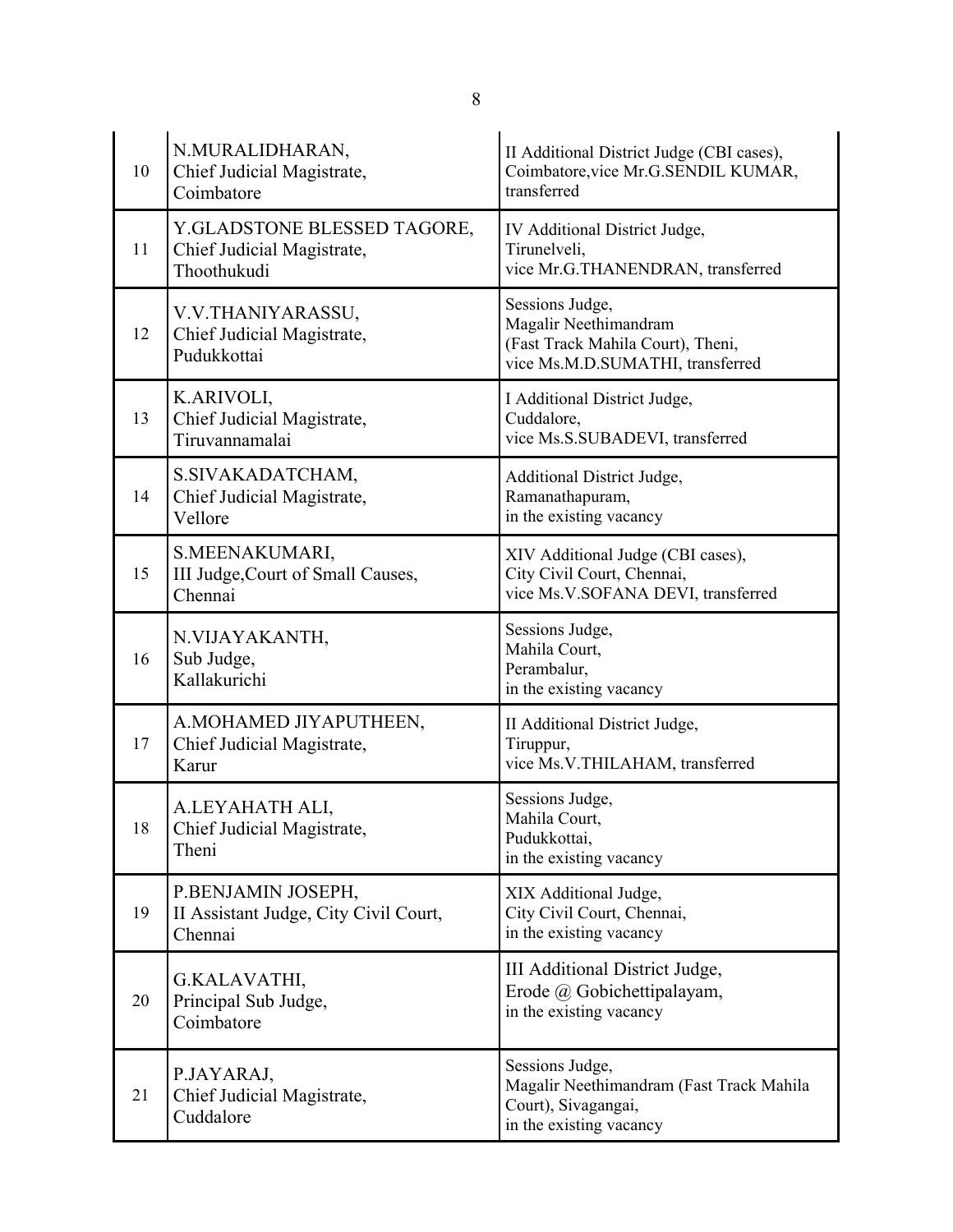| 22 | K.BABU,<br>Chief Judicial Magistrate,<br>Salem                                                | <b>VAdditional District Judge,</b><br>Coimbatore,<br>vice Mr.M.N.SENTHIL KUMAR, transferred                                                            |
|----|-----------------------------------------------------------------------------------------------|--------------------------------------------------------------------------------------------------------------------------------------------------------|
| 23 | JOHN R.D.SANTOSHAM,<br>Chief Judicial Magistrate,<br>Srivilliputhur                           | Sessions Judge,<br>Magalir Neethimandram (Fast Track Mahila<br>Court), Nagercoil,<br>vice Ms.A.MUTHUSARATHA, transferred                               |
| 24 | P.MURUGIAH,<br>Chief Judicial Magistrate,<br>Nagercoil                                        | Special District Judge,<br>Special District Court to Deal with MCOP<br>cases, Krishnagiri,<br>vice Mr.S.SATHIKUMAR, transferred                        |
| 25 | G.KUMANAN,<br>Principal Sub Judge, Chengalpattu                                               | Chairman,<br>Permanent Lok Adalat, Cuddalore,<br>(newly sanctioned post,<br>vide G.O.Ms.No.366, Home (Courts-IV)<br>Department, dated 16.5.2014)       |
| 26 | M.SRIDHAR,<br>Chief Judicial Magistrate,<br>Tiruchirappalli                                   | Special District Judge,<br>Special District Court to deal with MCOP<br>Cases, Villupuram,<br>in the existing vacancy                                   |
| 27 | K.SUBRAMANIAN,<br>Judicial Officer/Chairman, Taxation<br>Appeals Tribunal,<br>Tiruchirappalli | Chairman,<br>Permanent Lok Adalat, Tiruchirappalli,<br>(newly sanctioned post,<br>vide G.O.Ms.No.366, Home (Courts-IV)<br>Department, dated 16.5.2014) |
| 28 | A.SUBRAMANIAN,<br>Chief Judicial Magistrate,<br>Tirunelveli                                   | Additional District Judge, Krishnagiri,<br>vice Mr.M.SURESH VISWANATH,<br>transferred                                                                  |
| 29 | PA.U.CHEMMAL<br>Special Sub Judge No.I for LAOP cases,<br>Jayankondam                         | Sessions Judge,<br>Magalir Neethimandram (Fast Track Mahila<br>Court),<br>Tiruvannamalai,<br>in the existing vacancy                                   |
| 30 | R.BHARANIDHARAN,<br>Sub Judge,<br>Ponneri                                                     | I Additional District Judge,<br>Villupuram @ Tindivanam,<br>in the existing vacancy                                                                    |
| 31 | K.POORNA JEYA ANAND,<br>Chief Judicial Magistrate,<br>Kumbakonam                              | Special District Judge,<br>Special District Court to deal with MCOP<br>Cases, Thanjavur,<br>in the existing vacancy                                    |